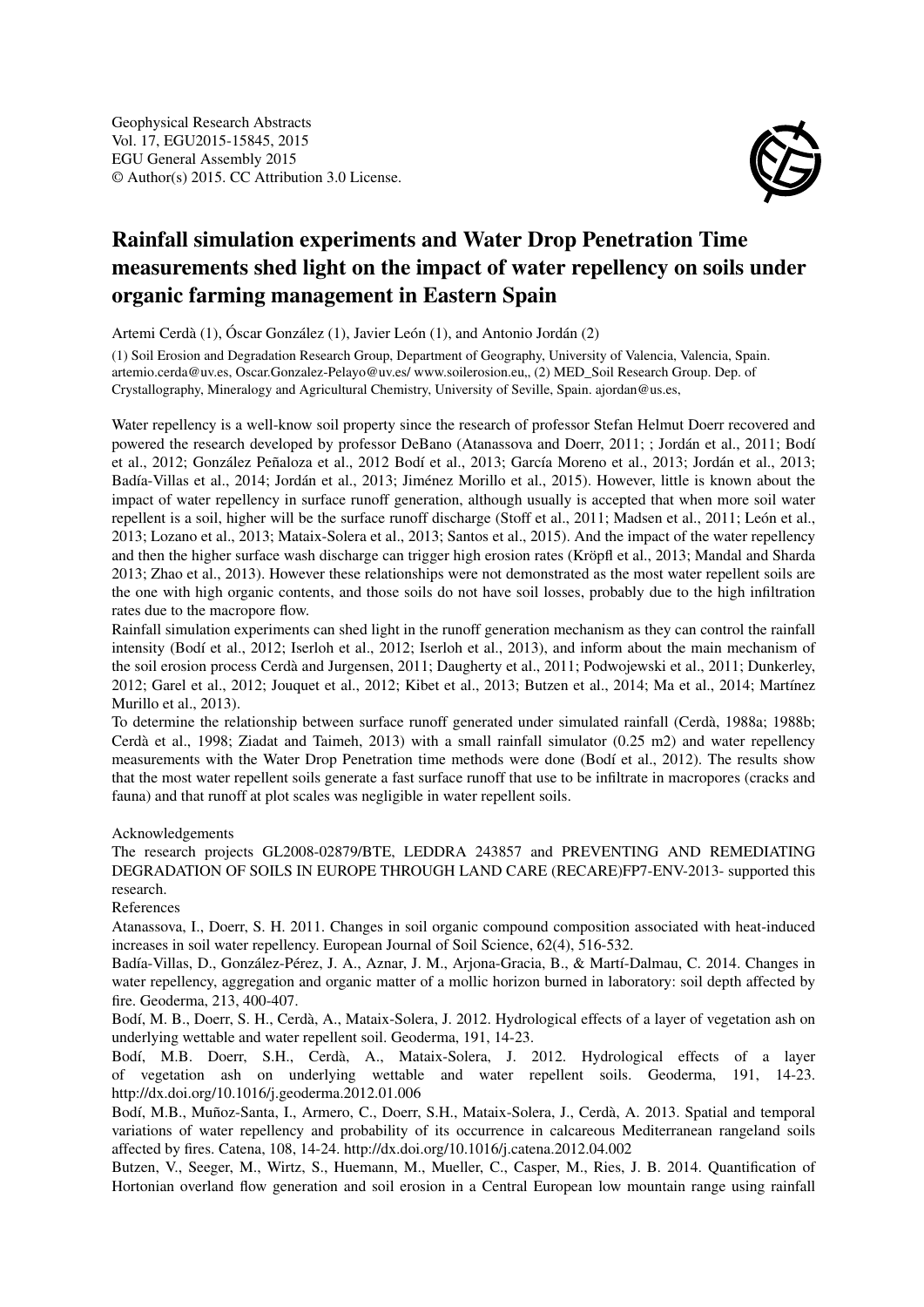experiments. Catena, 113, 202-212.

Cerdà, A. 1998a. Effect of climate on surface flow along a climatological gradient in Israel. A field rainfall simulation approach. Journal of Arid Environments, 38, 145-159.

Cerdà, A. 1998b. The influence of aspect and vegetation on seasonal changes in erosion under rainfall simulation on a clay soil in Spain. Canadian Journal of Soil Science, 78, 321-330.

Cerdà, A., Jurgensen, M. F. 2011. Ant mounds as a source of sediment on citrus orchard plantations in eastern Spain. A three-scale rainfall simulation approach. Catena, 85(3), 231-236.

Dougherty, W. J., Mason, S. D., Burkitt, L. L., Milham, P. J. 2011. Relationship between phosphorus concentration in surface runoff and a novel soil phosphorus test procedure (DGT) under simulated rainfall. Soil Research, 49(6), 523-528.

Dunkerley, D. 2012. Effects of rainfall intensity fluctuations on infiltration and runoff: rainfall simulation on dryland soils, Fowlers Gap, Australia. Hydrological Processes, 26(15), 2211-2224.

García-Moreno, J., Gordillo-Rivero, Á. J., Zavala, L. M., Jordán, A., & Pereira, P. 2013. Mulch application in fruit orchards increases the persistence of soil water repellency during a 15-years period. Soil and Tillage Research, 130, 62-68.

Garel, E., Marc, V., Ruy, S., Cognard-Plancq, A. L., Klotz, S., Emblanch, C., Simler, R. 2012. Large scale rainfall simulation to investigate infiltration processes in a small landslide under dry initial conditions: the Draix hillslope experiment. Hydrological Processes, 26(14), 2171-2186.

González-Peñaloza, F.A., Cerdà, A., Zavala, L.M., Jordán, A., Giménez-Morera, A., Arcenegui, V. 2012. Do conservative agriculture practices increase soil water repellency? A case study in citrus-cropped soils. Soil and Tillage Research, 124, 233-239. http://dx.doi.org/10.1016/j.still.2012.06.015

Granged, A. J., Jordán, A., Zavala, L. M., Bárcenas, G. (2011): Fire-induced changes in soil water repellency increased fingered flow and runoff rates following the 2004 Huelva wildfire. Hydrological Processes, 25: 1614-1629.

Iserloh, T., Ries, J.B., Arnaez, J., Boix Fayos, C., Butzen, V., Cerdà, A., Echeverría, M.T., Fernández-Gálvez, J., Fister, W., Geißler, C., Gómez, J.A., Gómez-Macpherson, H., Kuhn, N.J., Lázaro, R., León, F.J., Martínez-Mena, M., Martínez-Murillo, J.F., Marzen, M., Mingorance, M.D., Ortigosa, L., Peters, P., Regüés, D., Ruiz-Sinoga, J.D., Scholten, T., Seeger, M., Solé-Benet, A., Wengel, R., Wirtz, S. 2013. European small portable rainfall simulators: a comparison of rainfall characteristics. Catena, 110, 100-112. Doi: 10.1016/j.catena.2013.05.013

Iserloh, T., Ries, J.B., Cerdà, A., Echeverría, M.T., Fister, W., Geißler, C., Kuhn, N.J., León, F.J., Peters, P., Schindewolf, M., Schmidt, J., Scholten, T., Seeger, M. (2012): Comparative measurements with seven rainfall simulators on uniform bare fallow land. Zeitschrift für Geomorphologie, 57, 193-201. DOI: 10.1127/0372- 8854/2012/S-00118.

Jiménez-Morillo, N. T., González-Pérez, J. A., Jordán, A., Zavala, L. M., Rosa, J. M., Jiménez-González, M. A., & González-Vila, F. J. (2014). Organic matter fractions controlling soil water repellency in Sandy soils from the Doñana National Park (Southwestern Spain). Land Degradation & Development.| DOI: 10.1002/ldr.2314

Jordán, A., García-Moreno, J., Gordillo-Rivero, Á. J., Zavala, L. M., Cerdà, A. 2014. Organic carbon, water repellency and soil stability to slaking under different crops and managements: a case study at aggregate and intra-aggregate scales. SOIL Discussions, 1(1), 295-325.

Jordán, A., Zavala, L. M., Mataix-Solera, J., Doerr, S. H. 2013. Soil water repellency: origin, assessment and geomorphological consequences. Catena, 108, 1-5.

Jordán, A., Zavala, L. M., Mataix-Solera, J., Nava, A. L., & Alanís, N. 2011. Effect of fire severity on water repellency and aggregate stability on Mexican volcanic soils. Catena, 84(3), 136-147.

Jouquet, P., Janeau, J. L., Pisano, A., Sy, H. T., Orange, D., Minh, L. T. N., Valentin, C. 2012. Influence of earthworms and termites on runoff and erosion in a tropical steep slope fallow in Vietnam: A rainfall simulation experiment. Applied Soil Ecology, 61, 161-168.

Kibet, L. C., Saporito, L. S., Allen, A. L., May, E. B., Kleinman, P. J., Hashem, F. M., Bryant, R. B. 2013. A protocol for conducting rainfall simulation to study soil runoff. Journal of visualized experiments: JoVE, (86).

Kröpfl, A. I., Cecchi, G. A., Villasuso, N. M., Distel, R. A. 2013. Degradation and recovery processes in Semi-Arid patchy rangelands of northern Patagonia, Argentina. Land Degradation & Development, 24: 393- 399. DOI 10.1002/ldr.1145

Cerdà, A., Schnabel, S., Gómez-Amelia, D. & Ceballos, A. 1998. Soil hydrological Response under simulated rainfall in the Dehesa ecosystem, Extremadura, SW, Spain. Earth Surface Processes and Landforms, 23, 195- 209 León, J. Bodí, M.B., Cerdà, A., Badía, D. 2013. The contrasted response of ash to wetting. The effects of ash type, thickness and rainfall events. Geoderma, 209-210, 143-152. http://dx.doi.org/10.1016/j.geoderma.2012.01.006

Lozano, E., Jiménez-Pinilla, P., Mataix-Solera, J., Arcenegui, V., Bárcenas, G. M., González-Pérez, J. A., Mataix-Beneyto, J. 2013. Biological and chemical factors controlling the patchy distribution of soil water repellency among plant species in a Mediterranean semiarid forest. Geoderma, 207, 212-220.